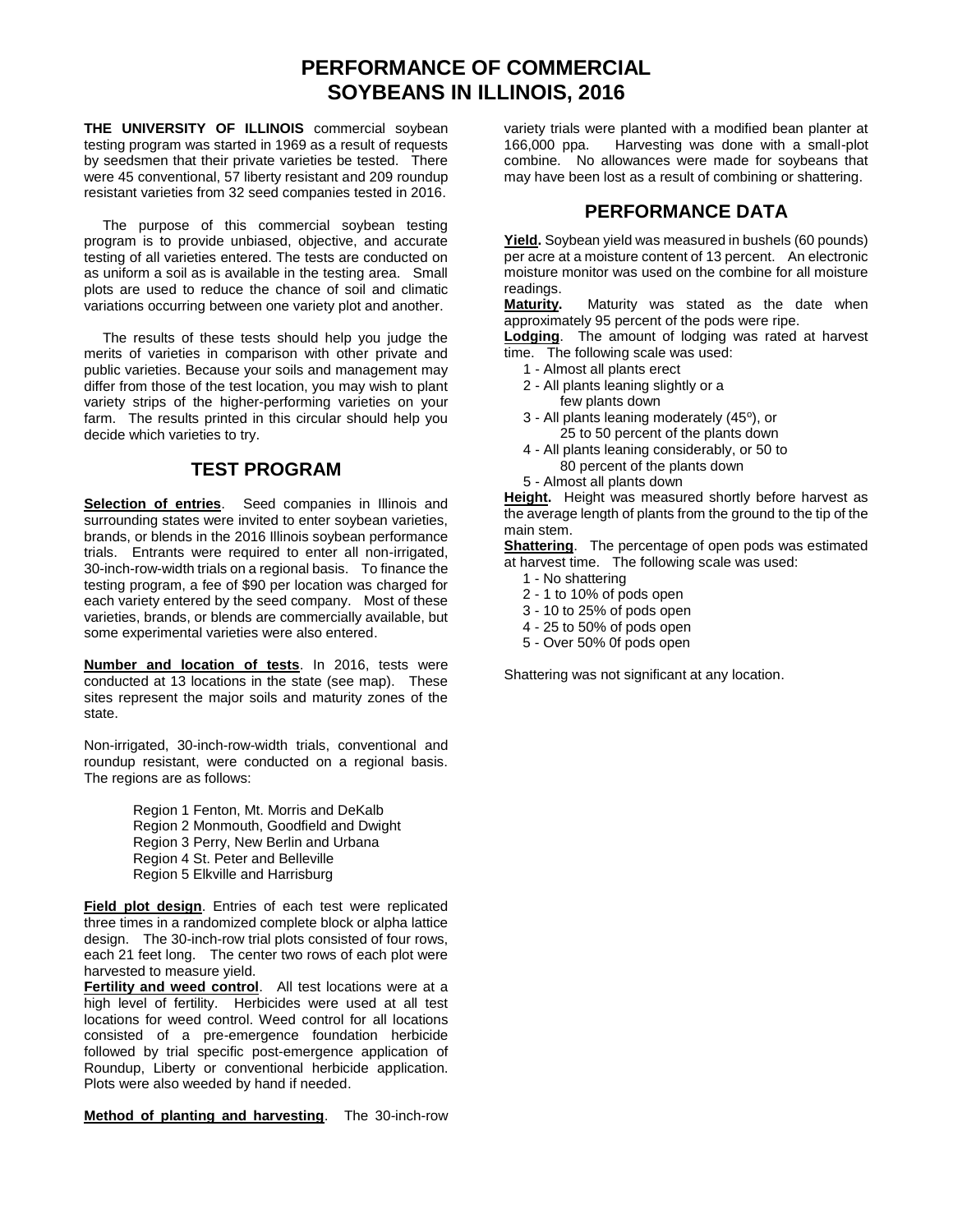### **SUGGESTIONS FOR COMPARING ENTRIES**

It is impossible to obtain an exact measure of performance when conducting any test of plant material. Harvesting efficiency may vary, soils may not be uniform, and many other conditions may produce variability. Results of repeated tests are more reliable than those of a single year or a single-strip test. When one variety consistently out yields another at several test locations and over several years of testing, the chances are good that this difference is real and should be considered in selecting a variety. However, yield is not the only indicator. You should also consider maturity, lodging, plant height and shattering.

As an aid in comparing soybean varieties, brands, and blends within a single trial, certain statistical tests have been devised. One of these tests, the least significant difference (L.S.D.), when used in the manner suggested by Carmer and Swanson<sup>1</sup> is quite simple to apply and is more appropriate than most other tests. When two varieties are compared and the difference between them is greater than the tabulated L.S.D. value, the varieties are judged to be "significantly different."

The L.S.D. is a number expressed in bushels per acre and presented following the average yield for each location. An L.S.D. level of 25% is shown. Find the highest yielding soybean variety within the regional table or single location table of interest, subtract the 25% L.S.D. value from the highest yielding variety, every variety with a greater yield than the resulting number is 'statistically the same' as the highest yielding variety. Consider the merits of the varieties in this group when making varietal selections.

In a study of the frequencies of occurrence of three types of statistical errors and their relative seriousness, Carmer<sup>2</sup> found strong arguments for an optimal significance level in the range  $\alpha$  = 0.20 to 0.40, where  $\alpha$  is the Type I statistical error rate for comparisons between means that are really equal. Herein, a value of  $\alpha = 0.25$  is used in computing the L.S.D. 25-percent level shown in the tables.

To make the best use of the information presented in this circular and to avoid any misunderstanding or misrepresentation of it, the reader should consider an additional caution about comparing varieties. Readers who compare varieties in different trials or row spacings should be extremely careful, because no statistical tests are presented for that purpose. Readers should note that the difference between a single varieties performance at one location or row spacing and its performance at another is caused primarily by environmental effects and random variability. Furthermore, the difference between the performance of variety A in one trial or row spacing and the performance of variety B in another trial or row spacing is the result not only of environmental effects and random variability, but of genetic effects as well.

<sup>1</sup>Carmer, S.G. and M.R. Swanson. "An Evaluation of Ten Pairwise Multiple Comparison Procedures by Monte Carlo Methods." Journal of American Statistical Association 68:66-74. 1973.

<sup>2</sup>Carmer, S.G. "Optimal Significance Levels for Application of the Least Significant Difference in Crop Performance Trials." Crop Science 16:95-99, 1976.

## **2016 TEST FIELDS**

#### **Fenton**

Location: Mickley Farm, Whiteside County, west of Rock Falls, northwestern Illinois.

Cooperators: Ron and Dave Mickley.

Soil Type: Coffeen silt loam

Planting Date: May 6. Harvest Date: Sep. 28.

Herbicide: Pre-Authority First, Dual. Post-CV-First Rate, Select Maxx; RR-RoundUp, Select Maxx; LL-Liberty, Select Maxx.

Tillage: fall—Disc/ripper, spring—field cultivate.

#### **Mt. Morris**

Location: Nelson Farm, Ogle County, North of Mt. Morris, north central Illinois.

Cooperator: Rick Nelson.

Soil type: Muscatine silt loam.

Planting Date: May 19. Harvest Date: Oct 11.

Herbicide: Pre-Authority First, Zidua. Post-CV-Flexstar, Select Maxx; RR-RoundUp, Select Maxx; LL-Liberty, Select Maxx.

Tillage: fall- vertical till, spring- field cultivate.

#### **DeKalb**

Location: Drendel Farm, DeKalb County, southwest of DeKalb.

Cooperator: Steve Drendel

Soil type: Flanagan silty clay loam.

Planting Date: May 19. Harvest Date: Oct. 11.

Herbicide: Pre-Authority First, Zidua. Post-None Applied Tillage: fall-chisel, spring- soil finished.

#### **Monmouth**

Location: University of Illinois, Northwestern Illinois Agricultural Research and Demonstration Center, Warren County, northwest of Monmouth.

Cooperators: Brian Mansfield, agronomist; Martin Johnson, farm foreman.

Soil type: Sable silty clay loam.

Planted: May 6. Harvest: Sep. 29, Oct. 14.

Herbicide: Pre-Authority First, Dual. Post-CV-First Rate, Select Maxx. RR- RoundUp, Select Maxx; LL-Liberty, Select Maxx.

Tillage: fall-disk-ripper, spring- field cultivate.

#### **Goodfield**

Location: Wurmnest Farm, Woodford County, north of Goodfield, central Illinois. Cooperator: Mike Wurmnest. Soil Type: Ipava silt loam. Planting Date: May 16. Harvest Date: Sep. 27, Oct 13. Herbicide: Pre-Authority First, Zidua. Post-CV-Flexstar, Select Maxx; RR-RoundUp, Select Maxx; LL-Liberty, Select Maxx.

Tillage: fall- Chisel, spring- field cultivate.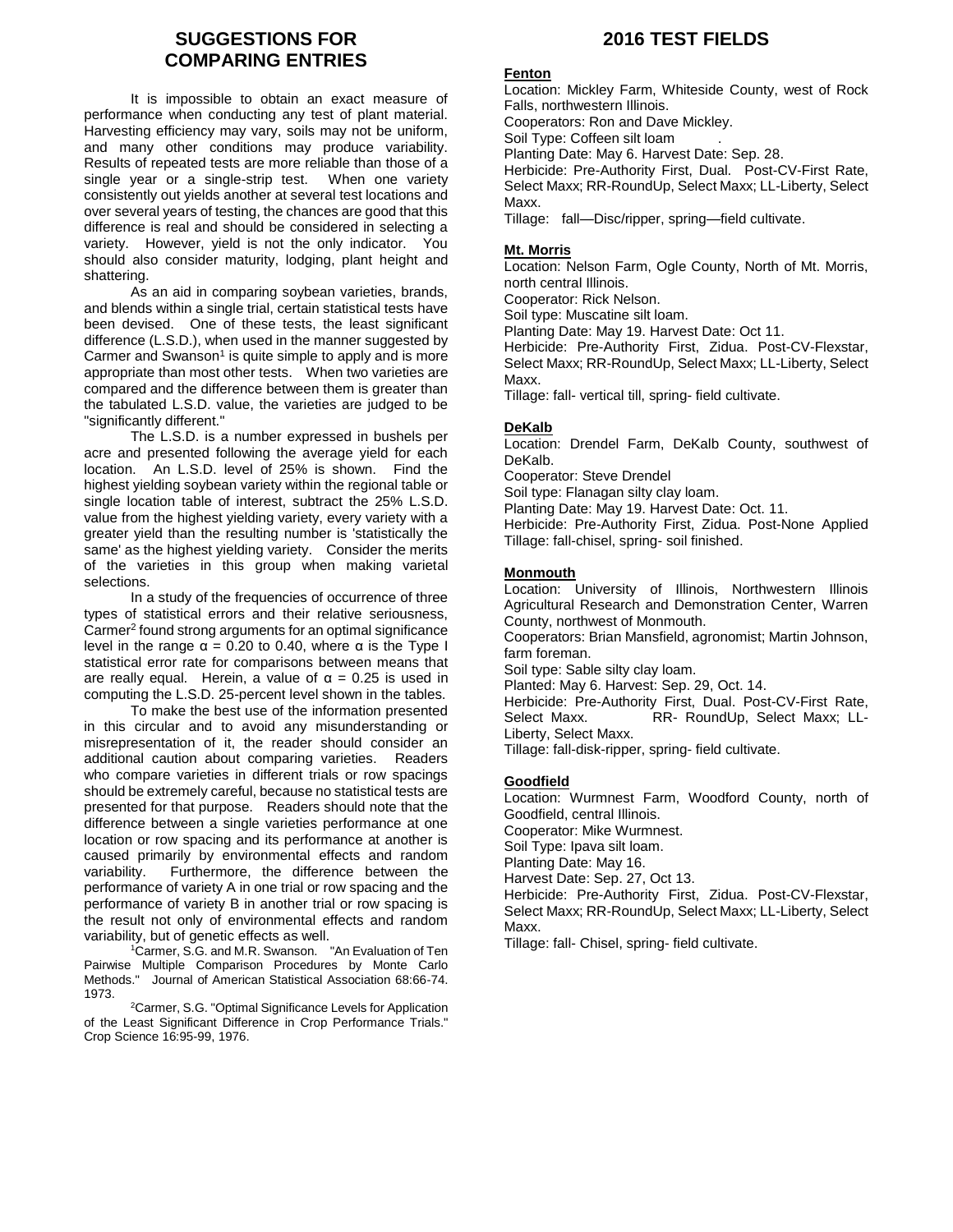#### **Dwight**

Location: Grundy County, Hoffman Farm. Cooperator: Allen Hoffman. Soil type: Reddick silty clay loam. Planted: May 20. Harvest: Oct 5, Oct 24. Herbicide: Pre-Authority First, Zidua. Post-CV-Flexstar, Select Maxx; RR-RoundUp, Select Maxx; LL-Liberty, Select Maxx.

Tillage: fall-chisel, spring- field cultivate.

#### **Perry**

Location: Pike County, Emerson Farm, west central Illinois. Cooperator: Mike Vose, farm foreman. Soil type: Herrick silt loam Planted: June 2. Harvest: Oct 14. Herbicide: Pre-Authority First, Zidua. Post-None applied Tillage: spring- Disk, Dyna-Drive.

#### **New Berlin**

Location: Bennett Farm, Sangamon County north of New Berlin, Central Illinois. Cooperator: Leahy Bennett. Soil type: Sable silty clay loam. Planted: May 8. Harvest: Sep. 26 & Oct 15. Herbicide: Pre-Authority First, Zidua, Round-Up, Post-CV-Flexstar, Select Maxx; RR-RoundUp, Select Maxx; LL-Liberty, Select Maxx.

Tillage: fall-V ripper, spring-vertical finisher.

#### **Urbana**

Location: University of Illinois, Crop Sciences Research & Education Center, Champaign County, east central Illinois. Cooperator: Jeff Warren, farm foreman. Soil type: Flanagan silt loam. Planting Date: May 7.

Harvest Date: Sept. 21, Oct 8. Herbicide: Pre-Authority First, Zidua, Round-Up. Post-CV-Flexstar, Select Maxx; RR-RoundUp, Select Maxx; LL-Liberty, Select Maxx. Tillage: fall-chisel, spring-soil finisher.

#### **St. Peter**

Location: Schwarm Farm, Fayette County, North of St. Peter, south central Illinois. Cooperator: Russ Schwarm Soil type: Darmstadt silt loam Planted: June 20. Harvest: Oct 19, Oct 25. Herbicide: Pre-Authority First, Glory. Post- Select Maxx. Tillage: fall-chisel plow, spring--field cultivate.

#### **Belleville**

Location: Southern Illinois University Research Center, east of Belleville, St. Clair County. Cooperator: Ron Krausz, field manager. Soil type: Ebbert silt loam. Planted: May 5. Harvest: Oct 14. Herbicide: Pre- Authority First, Dual. Post-CV- First Rate, Select Maxx; RR-RoundUp, Select Maxx; LL-Liberty, Select Maxx.

Tillage: spring-disk, field cultivate, cultimulch.

#### **Elkville**

Location: Funk farm, North of Carbondale, Jackson County, extreme southern Illinois. Cooperator: Trent Funk. Soil type: Okaw silt loam. Planted: May 24. Harvest: Oct 18. Herbicide :Pre-Authority First, Zidua. Post-CV-Flexstar, Select Maxx. RR-RoundUp, Select Maxx; LL-Liberty, Select Maxx Tillage: fall-chisel, spring-soil finisher.

#### **Harrisburg**

Location: Wintizer farm, Saline County, extreme southern Illinois. Cooperator: Kevin Wintizer. Soil type: Harco silt loam. Planted: May 8. Harvest: Oct. 5. Herbicide: Pre- Pre-Authority First, Zidua. Post- Post-CV-Flexstar, Select Maxx. RR-RoundUp, Select Maxx; LL-Liberty, Select Maxx Tillage: fall-disk, spring-disk, field cultivate.

### **2016 GROWING SEASON RAINFALL**

| Location          | May  | June | July | Aug  | Sept | Total |
|-------------------|------|------|------|------|------|-------|
| Mt. Morris        | 5.32 | 3.11 | 5.81 | 6.02 | 2.83 | 23.0  |
| DeKalb            | 7.58 | 4.34 | 6.23 | 6.45 | 1.98 | 26.6  |
| Fenton            | 3.42 | 5.01 | 6.85 | 8.19 | 2.94 | 26.4  |
| Monmouth          | 3.70 | 3.51 | 6.68 | 5.41 | 1.92 | 21.2  |
| New Berlin        | 3.17 | .71  | 5.09 | 5.43 | 1.97 | 16.4  |
| Perry             | 4.50 | 1.52 | 9.32 | 4.78 | 2.13 | 22.2  |
| Dwight            | 3.63 | 3.63 | 7.58 | 8.47 | 4.06 | 29.1  |
| Goodfield         | 4.42 | 3.28 | 3.28 | 7.63 | 4.22 | 25.7  |
| Urbana            | 4.18 | 6.29 | 5.09 | 4.08 | 6.08 | 25.7  |
| St. Peter         | 3.75 | 3.16 | 8.06 | 8.75 | 5.67 | 29.4  |
| <b>Belleville</b> | 4.19 | 1.80 | 4.40 | 5.37 | 7.52 | 23.8  |
| Elkville          | 6.83 | 1.69 | 7.83 | 6.36 | 5.75 | 28.6  |
| Harrisburg        | 7.35 | 13.3 | 11.0 | 7.81 | 2.86 | 42.3  |

### **2016 SOYBEAN LOCATIONS**